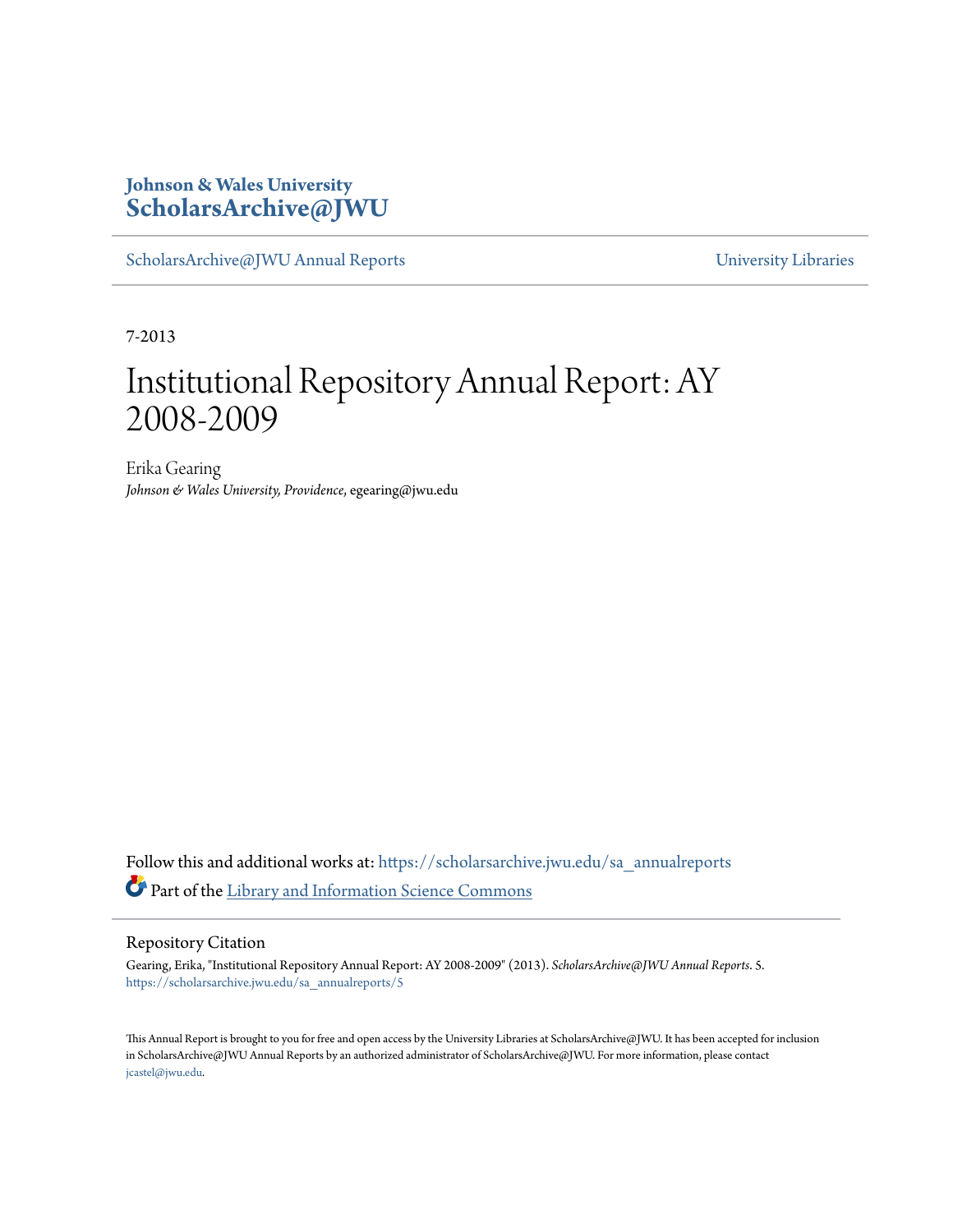

ScholarsArchive@JWU

# **Annual Report AY 2008-2009 Year 3**

**Prepared by:**

**Erika Gearing, Reference Services Librarian & ScholarsArchive@JWU Administrator**

**April 2013**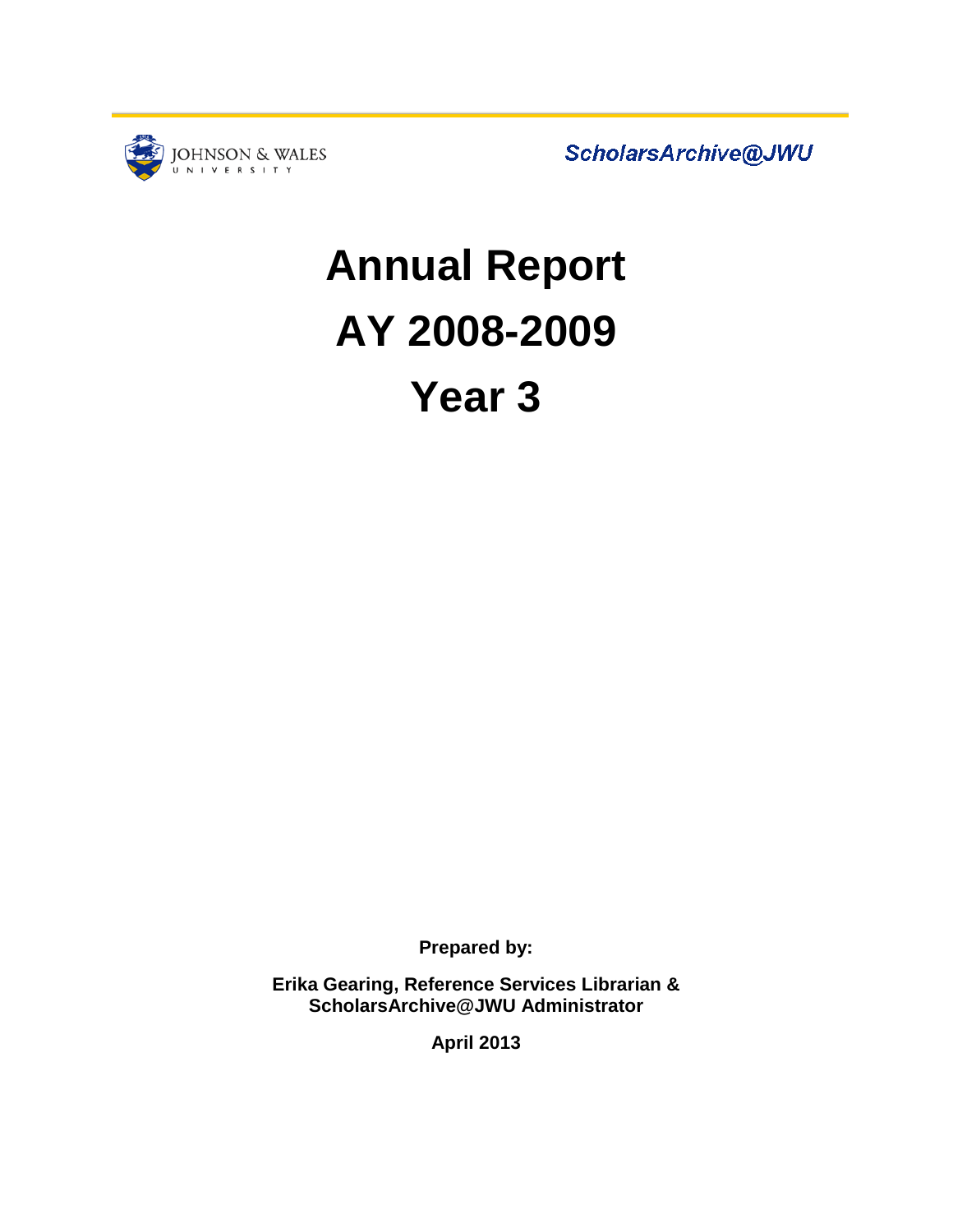#### **Overview**

The ScholarsArchive@JWU is a digital showcase that provides open access to journal articles, working papers, dissertations and theses, and other creative works published by the Johnson & Wales University faculty, staff, colleges, departments, and students.

The ScholarsArchive@JWU is a unique library service that provides an open access platform for faculty, staff, and students to share their knowledge and contributions with the global community. The ScholarsArchive@JWU is also an invaluable promotional and marketing tool for contributors and the university. Prospective students, faculty, and staff can easily access examples of high quality scholarship, publications, events, and creative works.

#### **This report covers activity from June 2008 – July 1, 2009**

#### **Activity Summary**

This continued to be a transition year at the administrative level. In March 2009 a reference librarian staff member at the Providence campus took on the administrative duties of the IR. Work was focused on updating layout, navigation menus, active links, series titles and descriptions, and logistics and informational pages.

New Content: 22 ETDs

New Partnerships: N/A

#### **MEASURES OF USE\***

Submissions: 22 ETDs

Downloads: 0

Top 20 Items: N/A

Google Analytics™ Data: N/A

\* Reports from AY 2006-2007 through AY 2011-2012 were completed retrospectively during March & April 2013, therefore download data reflects totals as of March 26, 2013.

#### **Staffing**

One reference librarian staff member.

#### **Equipment**

- EPSON GT-20000 Scanner
- Adobe Pro 9 software
- Mobile scanning workstation with PC Desktop running Windows XP
- Office computer workstation running Windows XP